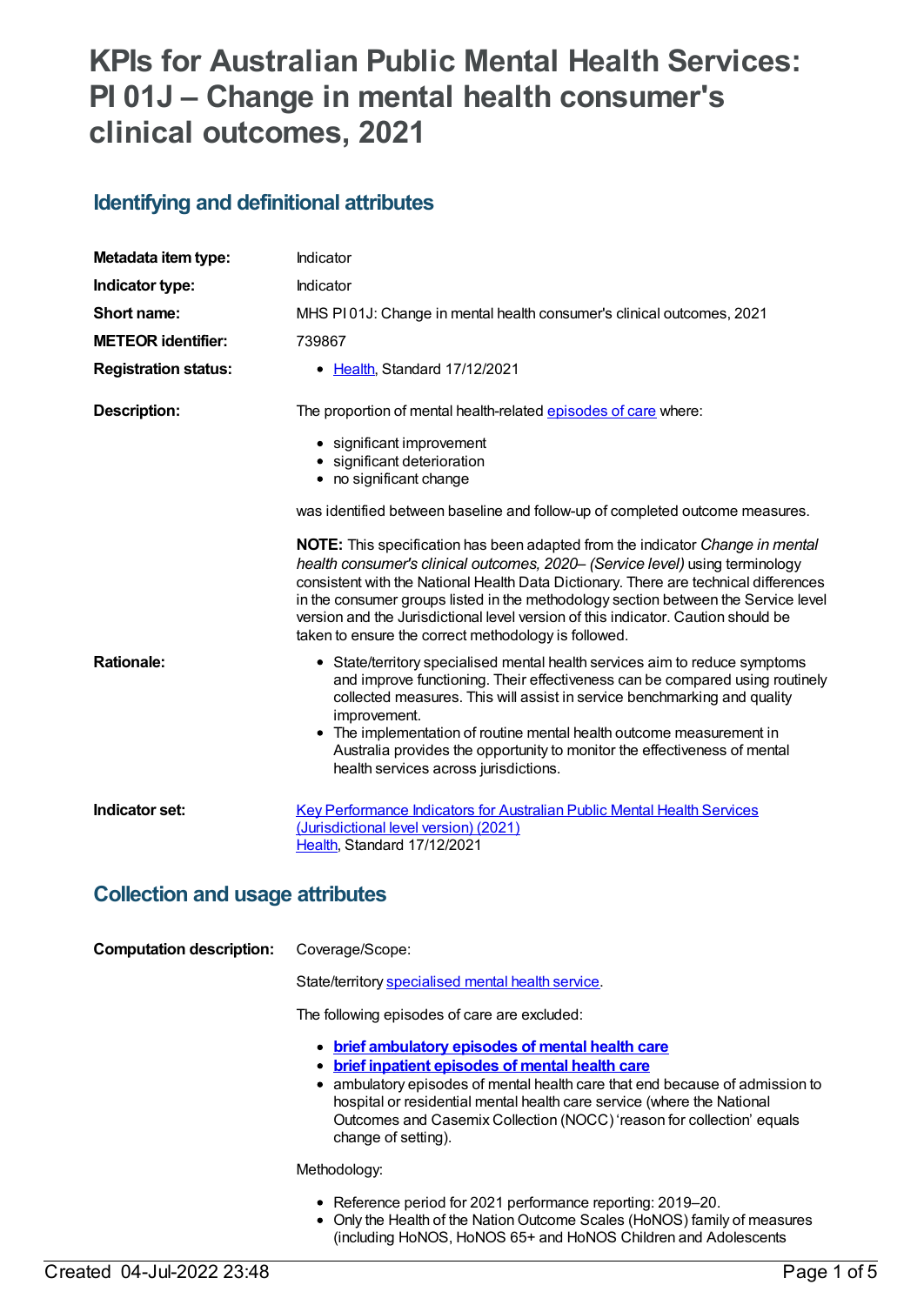(HoNOSCA)) are considered in the calculation of this indicator.

- Outcomes are calculated for the following consumer groups:
	- Group A: Consumers separated from hospital. All people who were discharged from an acute admitted patient mental health care service within the reference period. Scores should be calculated as the difference between the total score recorded at admission (the 'baseline') and discharge (the 'follow-up').
	- Group B: Consumers discharged from ambulatory care. All people who were discharged from an ambulatory care episode, provided by an **[ambulatory](https://meteor.aihw.gov.au/content/699980) mental health care service**, within the reference period. Scores should be calculated as the difference between the total score recorded at admission to the episode (the 'baseline'), and discharge from the episode (the 'follow-up'). Ambulatory episodes that are completed because the consumer was admitted to hospital or residential mental health care are excluded from the analysis that is, where the NOCC 'reason for collection' equals change of setting.
	- o Group C: Consumers in ongoing ambulatory care. All people who have an 'open' ambulatory episode of care at the end of the reference period. Scores should be calculated as the difference between the total score recorded on the first occasion rated within the reference period which will be either admission or review, (the 'baseline') and the last occasion rated which will be a review (the 'follow-up') in the same reference period.
- Group change analyses can only be determined for episodes of care where both baseline and follow-up ratings are present. This excludes specific episodes defined by the NOCC data collection protocol as not requiring follow-up as well as episodes where either the baseline or follow-up measure is not available.
- The total score is determined for each individual baseline and follow-up score. This is the sum total of the 12 HoNOS/HoNOS65+ scales or the first 13 items of the 15 HoNOSCA. Where one or more of the HoNOS/HoNOS65+ or HoNOSCA items have not been completed correctly, the collection occasion should only be regarded as valid and complete if:
	- For the HoNOS and HoNOS65+, a minimum of 10 of the 12 items have a valid severity rating (i.e. a rating of either 0, 1, 2, 3 or 4)
	- For the HoNOSCA, a minimum of 11 of the first 13 items have a valid severity rating
	- There are no corrections made for missing items.
- Scores are classified as outcomes measures, i.e. 'significant improvement', 'significant deterioration' or 'no significant change', based on the effect size statistic.
- The reference period for this indicator is typically a single financial year, and the impact of modifying the reference period is unknown.

#### Definition notes:

|                     | • For the purposes of this key performance indicator (KPI), a medium effect<br>size of 0.5 is used to assign outcome scores to the 3 outcome categories. A<br>medium effect size is equivalent to an individual change score of at least one<br>half (0.5) of a standard deviation.<br>• Individual episodes are classified as either: 'significant improvement' if the<br>effect size index is greater than or equal to positive 0.5; 'significant<br>deterioration' if the effect size index is less than or equal to negative 0.5; or<br>'no change' if the index is greater than negative 0.5 and less than<br>positive 0.5.<br>• Analyses of the 2010–11 national pool of NOCC data identified that for:<br>Inpatient and ambulatory settings, a 4 point threshold indicates a<br>$\circ$<br>medium effect size. In practice this means an individual change score<br>of at least 4 points equates to a medium effect size and significant<br>change. This threshold is the same for all 3 HoNOS measures. |
|---------------------|-----------------------------------------------------------------------------------------------------------------------------------------------------------------------------------------------------------------------------------------------------------------------------------------------------------------------------------------------------------------------------------------------------------------------------------------------------------------------------------------------------------------------------------------------------------------------------------------------------------------------------------------------------------------------------------------------------------------------------------------------------------------------------------------------------------------------------------------------------------------------------------------------------------------------------------------------------------------------------------------------------------------|
| <b>Computation:</b> | (Numerator $\div$ Denominator) x 100                                                                                                                                                                                                                                                                                                                                                                                                                                                                                                                                                                                                                                                                                                                                                                                                                                                                                                                                                                            |
|                     | Calculated separately for each consumer group.                                                                                                                                                                                                                                                                                                                                                                                                                                                                                                                                                                                                                                                                                                                                                                                                                                                                                                                                                                  |
| Numerator:          | Number of completed or ongoing episodes of mental health care with completed<br>outcome measures, partitioned by mental health setting, where significant<br>improvement/significant deterioration/no significant change was identified between<br>baseline and follow-up within the reference period.                                                                                                                                                                                                                                                                                                                                                                                                                                                                                                                                                                                                                                                                                                          |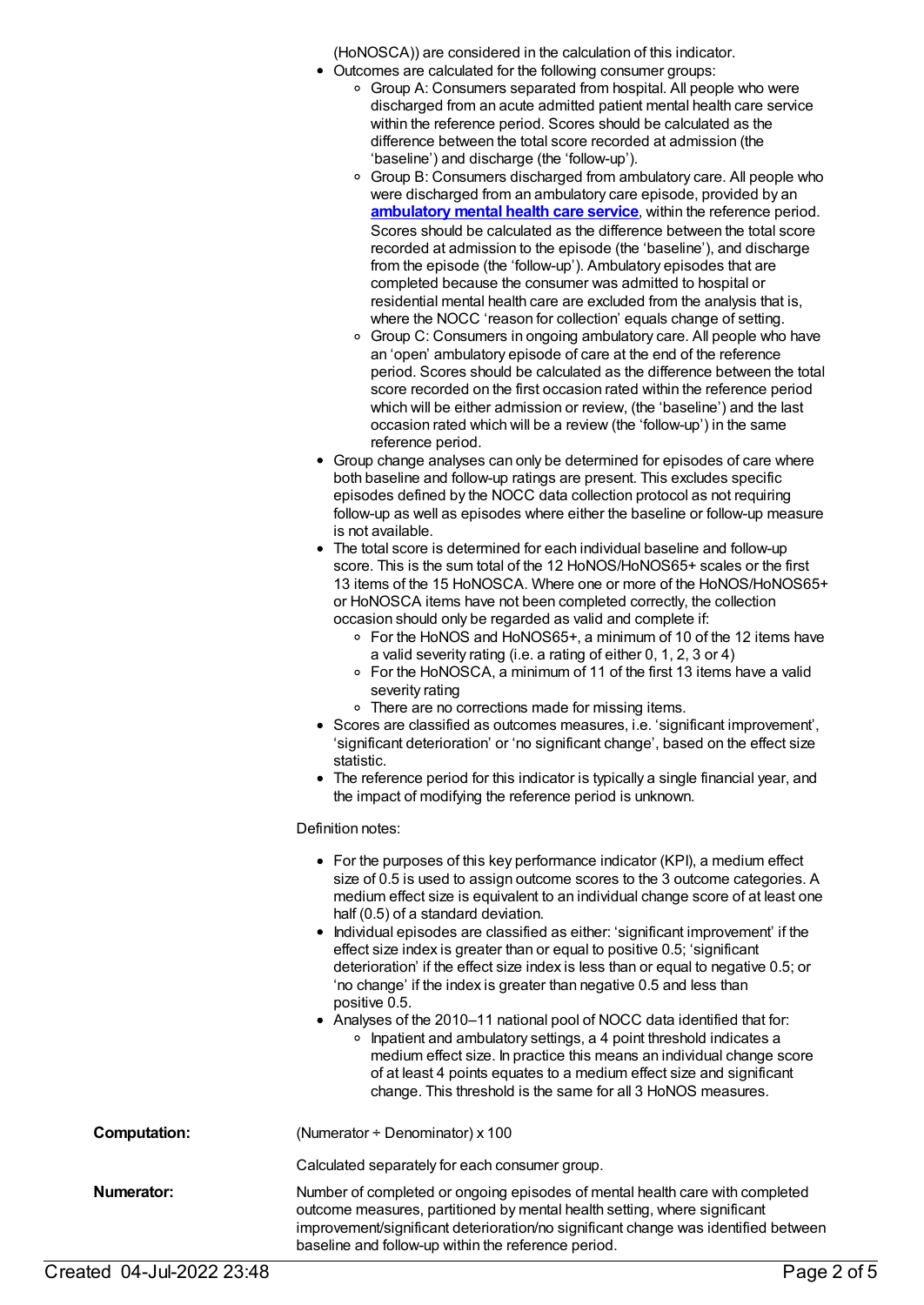#### **Data Element**

Person—level of psychiatric symptom severity, Health of the Nation Outcome Scale 65+ score code N

#### **Guide for use**

Data source type: Clinical outcome measure

**Data Source**

National [Outcomes](file:///content/636931) and Casemix Collection (NOCC)

#### **Data Element / Data Set**

#### **Data Element**

Person—level of psychiatric symptom severity, Health of the Nation Outcome Scale for Children and Adolescents score code N

#### **Guide for use**

Data source type: Clinical outcome measure

#### **Data Source**

National [Outcomes](file:///content/636931) and Casemix Collection (NOCC)

#### **Data Element / Data Set**

#### **Data Element**

Person—level of psychiatric symptom severity, Health of the Nation Outcome Scale score code N

#### **Guide for use**

#### **Data Source**

National [Outcomes](file:///content/636931) and Casemix Collection (NOCC)

Data source type: Clinical outcome measure

#### **Data Element / Data Set**

#### **Data Element**

Number of episodes with a completed outcome measure where no significant change was identified

**Data Source**

National [Outcomes](file:///content/636931) and Casemix Collection (NOCC)

#### **Guide for use**

Data source type: Clinical outcome measure

### **Data Element / Data Set**

#### **Data Element**

Number of episodes with a completed outcome measure where significant deterioration was identified

**Data Source**

National [Outcomes](file:///content/636931) and Casemix Collection (NOCC)

#### **Guide for use**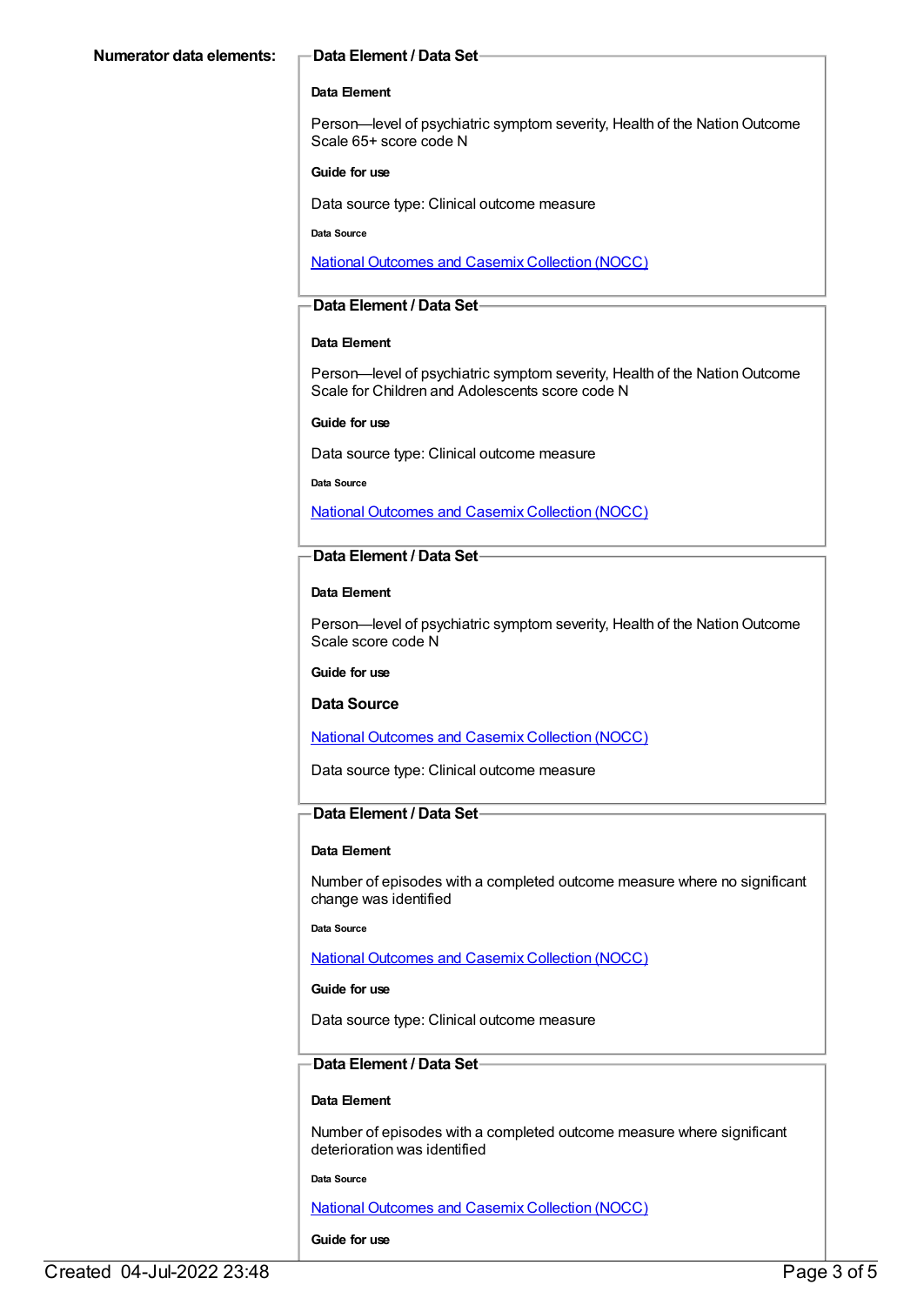|                                    | Data source type: Clinical outcome measure                                                                                                                                                                                                                                                                                                                                                                                                                                                                                                  |
|------------------------------------|---------------------------------------------------------------------------------------------------------------------------------------------------------------------------------------------------------------------------------------------------------------------------------------------------------------------------------------------------------------------------------------------------------------------------------------------------------------------------------------------------------------------------------------------|
|                                    | Data Element / Data Set-                                                                                                                                                                                                                                                                                                                                                                                                                                                                                                                    |
|                                    | Data Element                                                                                                                                                                                                                                                                                                                                                                                                                                                                                                                                |
|                                    | Number of episodes with a completed outcome measure where<br>significant improvement was identified                                                                                                                                                                                                                                                                                                                                                                                                                                         |
|                                    | Data Source                                                                                                                                                                                                                                                                                                                                                                                                                                                                                                                                 |
|                                    | <b>National Outcomes and Casemix Collection (NOCC)</b>                                                                                                                                                                                                                                                                                                                                                                                                                                                                                      |
|                                    | Guide for use                                                                                                                                                                                                                                                                                                                                                                                                                                                                                                                               |
|                                    | Data source type: Clinical outcome measure                                                                                                                                                                                                                                                                                                                                                                                                                                                                                                  |
| Denominator:                       | Number of completed or ongoing episodes of mental health care with completed<br>outcome measures, partitioned by mental health setting within the reference period.                                                                                                                                                                                                                                                                                                                                                                         |
| Denominator data                   | Data Element / Data Set-                                                                                                                                                                                                                                                                                                                                                                                                                                                                                                                    |
| elements:                          | Data Element                                                                                                                                                                                                                                                                                                                                                                                                                                                                                                                                |
|                                    | Total number of episodes with a completed outcome measure of significant<br>improvement, no significant change or significant deterioration                                                                                                                                                                                                                                                                                                                                                                                                 |
|                                    | Data Source                                                                                                                                                                                                                                                                                                                                                                                                                                                                                                                                 |
|                                    | <b>National Outcomes and Casemix Collection (NOCC)</b>                                                                                                                                                                                                                                                                                                                                                                                                                                                                                      |
|                                    | Guide for use                                                                                                                                                                                                                                                                                                                                                                                                                                                                                                                               |
|                                    | Data source type: Clinical outcome measure                                                                                                                                                                                                                                                                                                                                                                                                                                                                                                  |
| Disaggregation:                    | Service variables: setting (Group A, B or C).                                                                                                                                                                                                                                                                                                                                                                                                                                                                                               |
|                                    | Consumer attributes: age (0-17, 18-64, 65+).                                                                                                                                                                                                                                                                                                                                                                                                                                                                                                |
| <b>Disaggregation data</b>         | Data Element / Data Set-                                                                                                                                                                                                                                                                                                                                                                                                                                                                                                                    |
| elements:                          | Data Element                                                                                                                                                                                                                                                                                                                                                                                                                                                                                                                                |
|                                    | Person-age, total years                                                                                                                                                                                                                                                                                                                                                                                                                                                                                                                     |
|                                    | Guide for use                                                                                                                                                                                                                                                                                                                                                                                                                                                                                                                               |
|                                    | Age to be calculated as at start of the episode of care.                                                                                                                                                                                                                                                                                                                                                                                                                                                                                    |
|                                    | Data Source                                                                                                                                                                                                                                                                                                                                                                                                                                                                                                                                 |
|                                    | <b>National Outcomes and Casemix Collection (NOCC)</b>                                                                                                                                                                                                                                                                                                                                                                                                                                                                                      |
|                                    |                                                                                                                                                                                                                                                                                                                                                                                                                                                                                                                                             |
| Comments:                          | Coverage estimates for this indicator—that is the proportion of mental health care<br>episodes with completed clinical outcome measures at both baseline and follow-up<br>-were previously published in MHS KPI 14: Outcomes readiness. Following a<br>review of the indicator set, Outcomes readiness will no longer be reported as a<br>separate indicator but coverage estimates for both service variables and consumer<br>attributes will be included in the reporting of the Change in mental health<br>consumer's clinical outcomes. |
| <b>Representational attributes</b> |                                                                                                                                                                                                                                                                                                                                                                                                                                                                                                                                             |
|                                    |                                                                                                                                                                                                                                                                                                                                                                                                                                                                                                                                             |

| <b>Representation class:</b> | Percentage    |
|------------------------------|---------------|
| Data type:                   | Real          |
| Unit of measure:             | Service event |
| Format:                      | N[NN].N       |